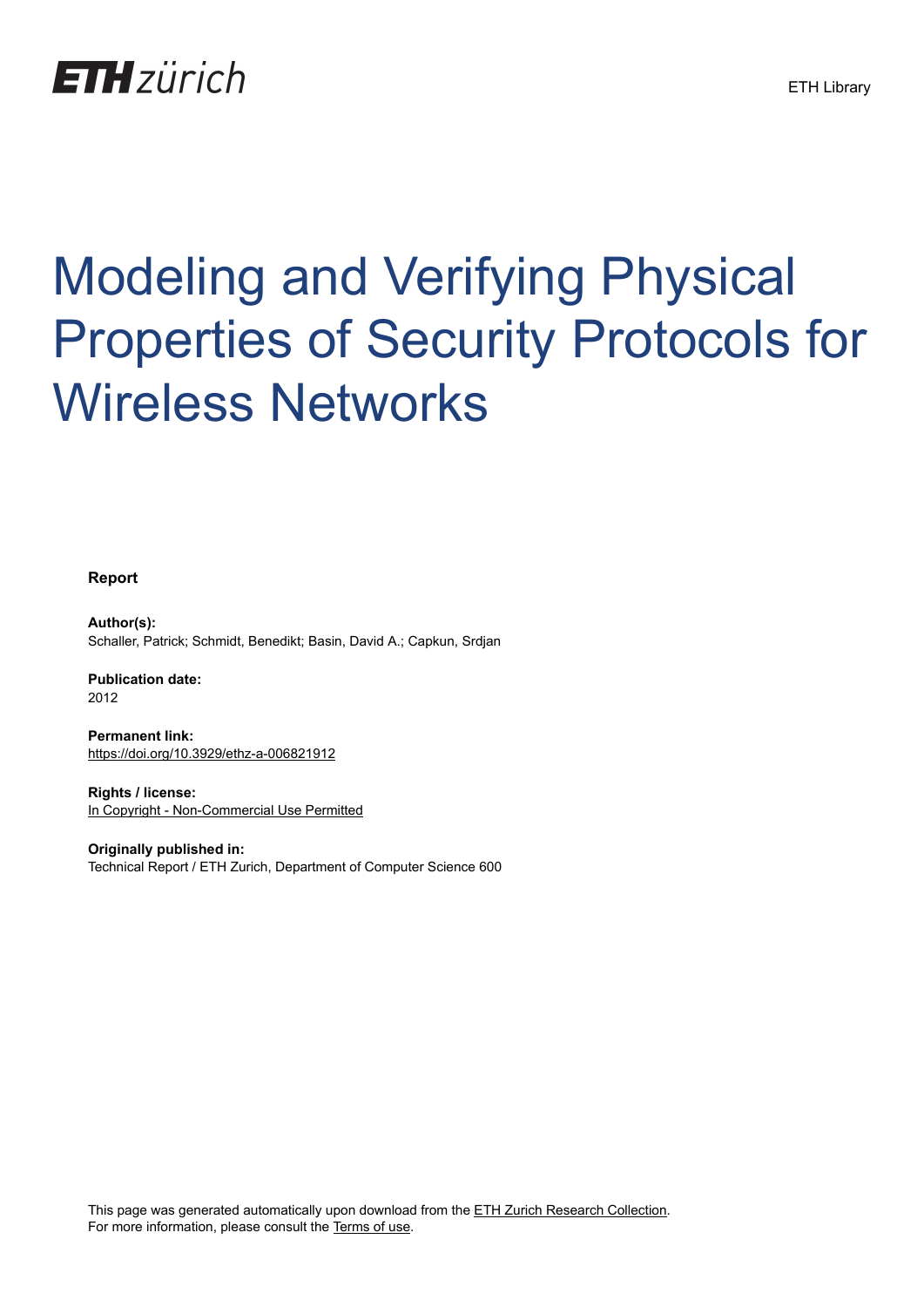## **Modeling and Verifying Physical Properties of Security Protocols for Wireless Networks**

Patrick Schaller, Benedikt Schmidt, David Basin, Srdjan Čapkun Department of Computer Science ETH Zürich Haldeneggsteig 4 8092 Zürich, Switzerland {patrick.schaller, benedikt.schmidt, david.basin, srdjan.capkun} @inf.ethz.ch

#### **ABSTRACT**

We present a formal model for modeling and reasoning about security protocols. Our model extends standard, inductive, trace-based, symbolic approaches with a formalization of physical properties of the environment, namely communication, location, and time. In particular, communication is subject to physical constraints, for example, message transmission takes time determined by the communication medium used and the distance traveled. All agents, including intruders, are subject to these constraints and this results in a distributed intruder with restricted, but more realistic, communication capabilities than the standard Dolev-Yao intruder. We have formalized our model in Isabelle/HOL and used it to verify protocols for authenticated ranging, distance bounding, and broadcast authentication based on delayed key disclosure.

#### **1. INTRODUCTION**

The shrinking size of microprocessors combined with the ubiquity of wireless network connections has led to new application areas for networked systems with novel security requirements for the protocols employed. Whereas "traditional" security protocols are mainly concerned with message secrecy or different variants of authentication, new application areas often call for new protocols that securely establish properties of the network environment. Examples include:

- Physical Proximity: One node must prove to another node that a given value is a reliable upper bound on their physical distance. Such protocols may use authentication patterns combined with assumptions about the underlying communication medium, e.g., [9, 10, 26, 22].
- Secure Localization: A node must determine its true location in an adversarial setting or make verifiable statements about its location by executing protocols with other nodes, e.g., [36, 23, 24, 34]. Both secure lo-

calization and physical proximity verification protocols, and attacks on them, have been implemented on RFID, smartcards and Ultra-Wide Band (UWB) platforms [18, 27, 35, 40].

Secure Time Synchronization: A node must securely synchronize its clock to the clock of another (trusted) node in an adversarial setting, e.g., [39, 20, 25]. These protocols also serve as a basis for more efficient secure networking protocols, e.g., for efficient broadcast authentication [31].

What these examples have in common is that they all concern physical properties of the communication medium or the environment in which the nodes live. Furthermore, all of these protocols fall outside the scope of standard symbolic protocol models based on the Dolev-Yao intruder. <sup>1</sup>

In this work, we present a formal model for reasoning about the security guarantees of protocols like those above. Our model builds on standard symbolic approaches and accounts for physical properties like time, the location of network nodes, and properties of the communication medium. Honest agents and the intruder are modeled as network nodes; the intruder, in particular, corresponds to a set of nodes. The ability of the nodes to communicate and the speed of communication are determined by nodes' locations and by the propagation delays of the communication technologies they use. As a consequence, nodes (both honest and those controlled by the intruder) require time to share their knowledge and information cannot travel between nodes at speeds faster than the speed of light. The intruder and honest agents are, therefore, subject to physical restrictions. This results in a distributed intruder with restricted, but more realistic, communication capabilities than the classical Dolev-Yao intruder.

The main contribution of our work is the combination of a message and a communication model. Whereas the message model allows us to capture cryptographic aspects of protocol messages (under the assumption of perfect cryptography),

<sup>&</sup>lt;sup>1</sup>This is understandable: the Dolev-Yao model was developed for classical security protocols, whose correctness is independent of the details of the physical environment. Abstracting these details away by identifying the network with the intruder results in a simpler model and can also be motivated as modeling a strong intruder who controls the entire network.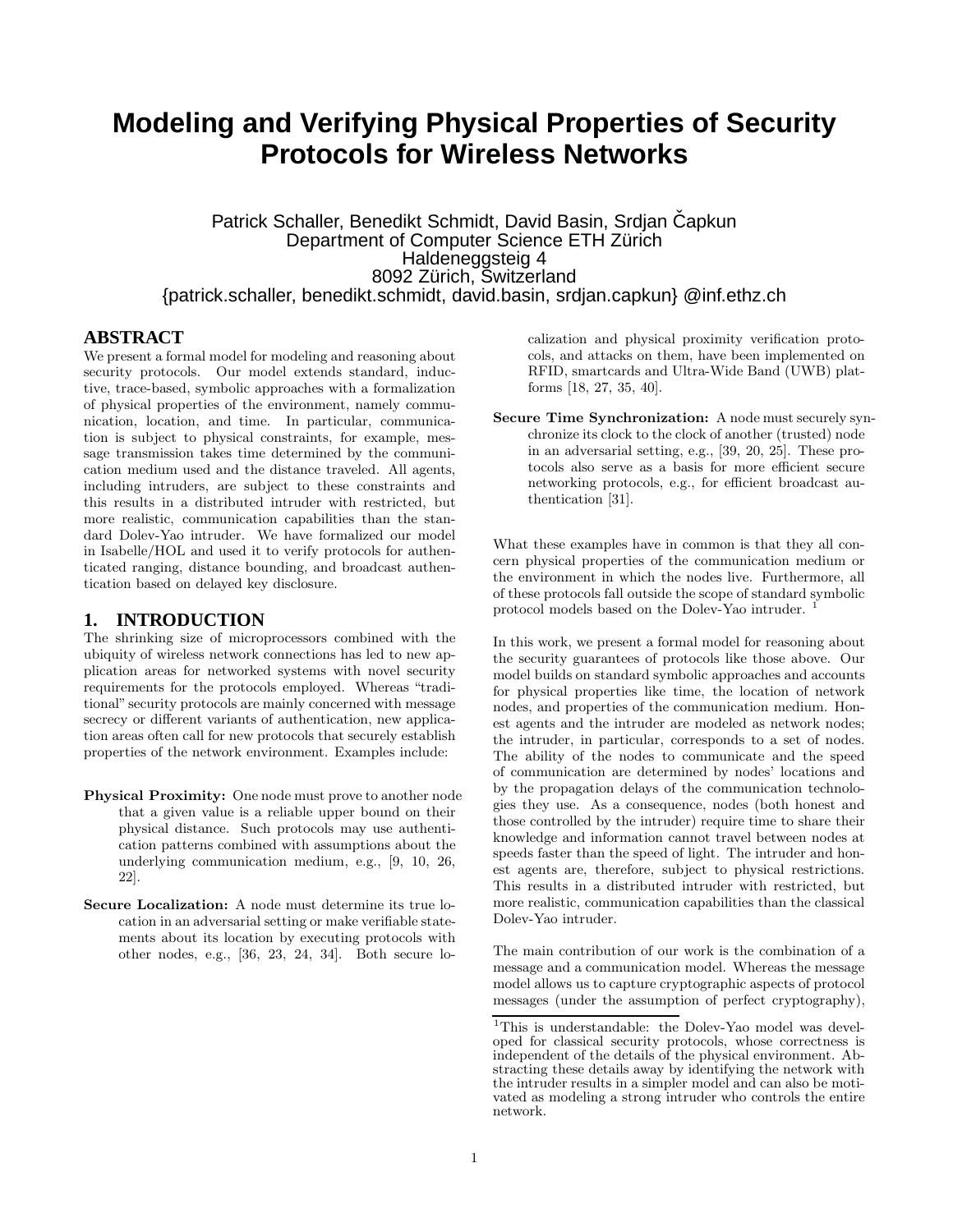our communication model allows us to model relevant properties of the communication technology. Similar to Paulson's Inductive Approach [30], we have used Isabelle/HOL [29] to formalize our model and to prove security properties of the protocols presented in this paper. Our model reuses various parts of Paulson's formalization of the Dolev-Yao intruder in [30]. We model communication as send and receive events, where the communication technology and the network topology determine the parameters (e.g., time and location) of the receive event resulting from a given send event. As a proof of concept, we have formalized and verified three protocols. Their diverse features and properties reflect the broad scope of our model in applications where environmental factors and their physical constraints are used alongside cryptography to achieve security objectives.

The rest of the paper is organized as follows. In Section 2, we present an example protocol and background on protocol formalization and Isabelle/HOL. In Section 3, we explain our assumptions and modeling strategy as well as the details of our formal model. In Section 4, we present the protocols that we formalize and the proofs of their security properties. In Section 5, we survey related work and we draw conclusions in Section 6.

#### **2. BACKGROUND**

#### **2.1 A Protocol Example**

As an example of a physical proximity protocol, we present a simplified version of authenticated ranging, shown in Figure 1 (see [9, 12] for details on authenticated ranging).

Alice Bob Choose a nonce  $N_A$  $t^S_A$  $N_A, A$ R B Set  $\delta := t_B^S - t_B^R$  $t_A^R$  $\{N_A,\delta\}_{SK_B}$ S B

Alice concludes that

## $|loc_A - loc_B| \leq \frac{c}{2} * (t_A^R - t_A^S - \delta)$

#### Figure 1: Simplified Authenticated Ranging

The protocol's objective is for the verifier (Alice) to determine a reliable upper bound on the distance to the trusted prover (Bob) in an adversarial environment. To achieve this, Alice uses her knowledge about the communication technology that she and Bob use to exchange information. She uses the protocol to measure the round-trip time-of-flight of a signal (traveling with speed  $c$ ) between her and Bob. In particular, she creates a fresh, unguessable nonce and sends it to Bob at time  $(t_A^S)$ . After receiving the nonce, Bob concatenates it with the processing time  $\delta$  (the time between receiving the nonce and sending his response) and signs the message with his private key to prove that the message originates from him. Upon receiving the reply, Alice notes the time of reception  $t_A^R$  and calculates the time-offlight,  $t_A^R - t_A^S - \delta$ . Since the computation time is included in the calculation of the distance, the prover (the owner of the signing key used) must be trusted. As an application

for such a protocol, imagine a door-locking system that requires that a legitimate key (such as an RFID card) must be close to a door for the door's lock to open. Existing systems that can make time measurements with the necessary (nanosecond) precision for time-of-flight and processing time measurements include ultra wideband ranging systems [1].

This simple example shows how nodes can combine time, relative location, and properties of the communication medium, together with cryptographic functionality to securely deduce properties of their physical environment. Any formal model intended to reason about such protocols must therefore take such physical characteristics into account.

#### **2.2 The Inductive Approach**

We formalize our model within higher-order logic in the Isabelle/HOL system, extending the inductive approach to security protocol verification introduced by Paulson in [30]. This approach is based on a trace-based interleaving semantics, which gives a semantics to distributed systems as the set of traces describing all possible interleaved agent executions. In particular, protocols are modeled by rules describing the protocol steps executed by honest agents and the actions taken by the intruder. The set of rules constitute an inductive definition that defines the protocol's semantics as an infinite set of communication traces, each trace being a finite list of communication events. Security properties are also specified as sets of traces, usually defined by predicates on traces. Protocol security is then reduced to language containment: a protocol is secure relative to a property (predicate) if the property holds for all traces of the protocol. This is proved by induction on traces using an induction principle derived from the protocol rules.

#### **2.3 Isabelle/HOL**

Isabelle is a generic theorem prover with a specialization for higher-order logic (HOL). We will avoid Isabelle-specific details as far as possible or explain them in context, as needed. See [29] for details on Isabelle/HOL.

Here we limit ourselves to few comments on typing and data types. A function f from type  $\alpha$  to  $\beta$  is denoted  $f : \alpha \to \beta$ and  $c x \equiv t$  defines the constant c with parameter x as term t. We write  $\alpha \times \beta$  for the product type of  $\alpha$  and  $\beta$  and we use the predefined list type  $\alpha$  *list* with the append  $(x, x)$ operation. Algebraic data types can be defined using the datatype declaration.

Central to our work is the ability to define (possibly parameterized) inductively defined sets. These sets are defined by sets of rules and denote the least set closed under the rules. Given an inductive definition, Isabelle generates a proof rule for proof by induction. Examples of this and datatype definitions are provided in Section 3.

#### **3. FORMAL MODEL**

In this section, we present our model, which incorporates node location, time, and a notion of communication distance. Before presenting the technical details, we provide a high-level introduction to the concepts modeled.

#### **3.1 Concepts Modeled**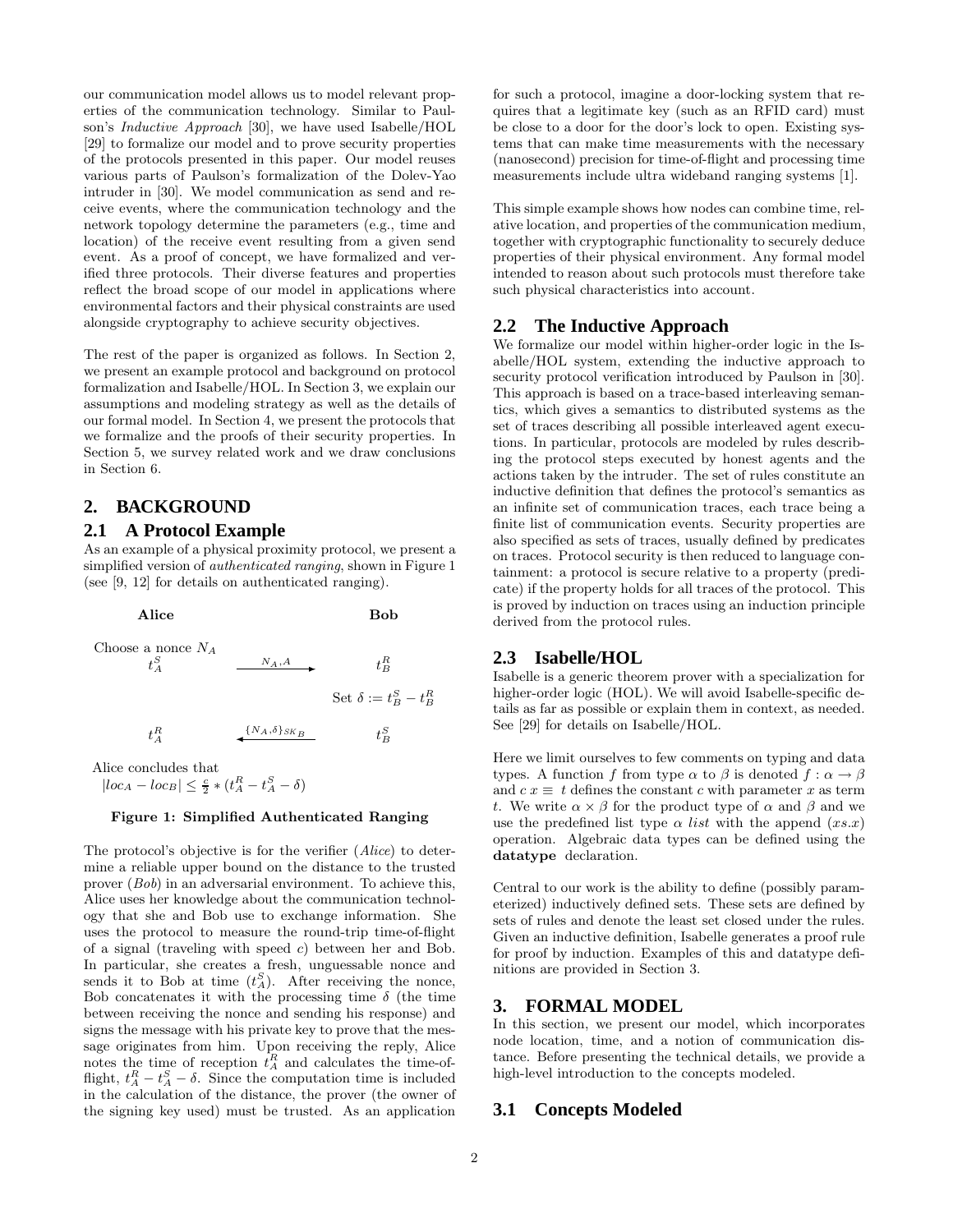*Agents.* We consider a set of communicating agents, consisting of honest and dishonest agents. Honest agents follow the protocol rules, whereas dishonest agents (also called intruders) deviate arbitrarily from the protocol, seeking to subvert it. Each agent has an associated location that does not change over time, and a set of transmitters and receivers. Agents can have initial knowledge (such as their own private keys and the public keys of other agents), which they use to construct messages or to analyze intercepted messages using known keys in cryptographic operations.

*Network.* We model the network as a matrix describing the connectivity of transmitters and receivers. The agent Alice can therefore send messages directly to the agent Bob if and only if one of Alice's transmitters is connected in the matrix to one of Bob's receivers. The matrix entries express the lower bounds on the signal propagation time from a transmitter to a receiver. They therefore formalize not only whether direct communication is possible, but also the effect of different communication technologies with different signal propagation velocities, e.g., radio and ultrasound transmission.

Our model makes an important distinction between the topology associated with the agents' locations and the topology associated with the network. Whereas physical distance corresponds to Euclidean distance, the network topology describes signal paths not necessarily corresponding to the line-of-sight paths between senders and receivers (e.g., rolled up cables, signal reflections). However, to achieve reliable and realistic results, the communication model must be consistent with basic physical laws. In particular, the smallest transmission time possible between transmitters and receivers corresponds to line-of-sight (LoS) transmission.

*Time.* Protocols such as the authenticated ranging example from Section 2.1, require a notion of time. In particular, our model must correctly describe temporal dependencies between related events, such as a send-event preceding a receive-event. Moreover, we need clocks accessible by agents for them to associate events with time-stamps. This is realized by tagging every event with the corresponding timestamp. Temporal dependencies and clock access by agents are modeled by inductive rules that account for constant offsets of local clocks. If required, the model can also capture the stronger requirement of synchronized clocks.

*Implications for the Intruder Model.* In most formal approaches to security protocol analysis, the intruder is modeled as a single entity, following the Dolev-Yao intruder [17]. This intruder can defy the laws of physics by simultaneously observing all network traffic, an abstraction which is reasonable for reasoning about protocols involving properties not dependent on time or distance. Moreover, cryptography is modeled as a black box (the perfect cryptography assumption) where the intruder can construct messages in different predefined ways, but he cannot break cryptography, for example by decrypting a message without an appropriate key. In our model, we also employ the perfect cryptography assumption.

We model message exchanges between the agents, taking

into account their communication distance, as specified by the network communication matrix. The constraints on communication apply equally to honest agents and intruders. An individual intruder can therefore only intercept messages at his given location. Moreover, colluding intruders cannot instantaneously exchange knowledge. They can only do so by exchanging messages using the network topology, as defined by the communication matrix. This model reflects reality, where the attackers' ability to observe and communicate messages is determined by their locations, mutual distances, and by their transmitters and receivers.

#### **3.2 Agents and the Environment**

We now present our model and sketch its formalization in Isabelle/HOL.

*Agents and Transmitters.* Agents are either honest or dishonest (intruders). We model each kind with a set of natural numbers and hence there are infinitely many agents of each kind.

datatype  $agent =$  Honest  $nat$  | Intruder  $nat$ 

We refer to agents using capital letters like  $A$  and  $B$ . We also write  $H_A$  and  $H_B$  for honest agents and  $I_A$  and  $I_B$  for intruders, when we require this distinction. Each agent is equipped with a set of transmitters and receivers.

$$
datatype\ transmitter = Tx\ agent\ nat
$$

The constructor  $Tx$  returns a transmitter for a given agent A and an index i, denoted  $Tx_A^i$ . The number of usable transmitters can be restricted by specifying that some transmitters cannot communicate with any receivers. Receivers are formalized analogously.

datatype  $receiver = Rx agent nat$ 

*Physical and Communication Distance.* The function loc assigns each agent A a location  $loc_A \in \mathbb{R}^3$ . Using the standard Euclidean metric on  $\mathbb{R}^3$ , we define the physical distance between two agents A and B as  $| \textit{loc}_A - \textit{loc}_B |$ .

Taking the straight-line distance between the locations of the agents A and B in  $\mathbb{R}^3$  as the shortest path (taken for example by electromagnetic waves when there is no obstacle), we define the line-of-sight communication distance as:

$$
cdist_{LoS}(A, B) = \frac{|loc_A - loc_B|}{c},
$$

where c is the speed of light. The function  $clist_{LoS}$  defines a pseudometric on the set of agents. Namely, it is nonnegative, symmetric, and satisfies the triangle inequality; however, two agents can have the same location.

The value computed by  $clist_{LoS}$  only depends on the location of the agents  $A$  and  $B$  and is independent from the network topology. We model the network topology using the function  $clist_{NET} : transmitter \times receiver \rightarrow \mathbb{R}_{\geq 0} \cup {\{\perp\}},$ whose value depends on the communication medium used by the given transceivers, obstacles between transmitters and receivers, and other environmental factors.

 $\textit{cdist}_{\textit{NET}}(\textit{Tx}_A^i, \textit{Rx}_B^j) = \bot$  denotes that  $\textit{Rx}_B^j$  cannot receive transmissions from  $Tx_A^i$ . In contrast,  $clist_{NET}(Tx_A^i, Rx_B^j)$  =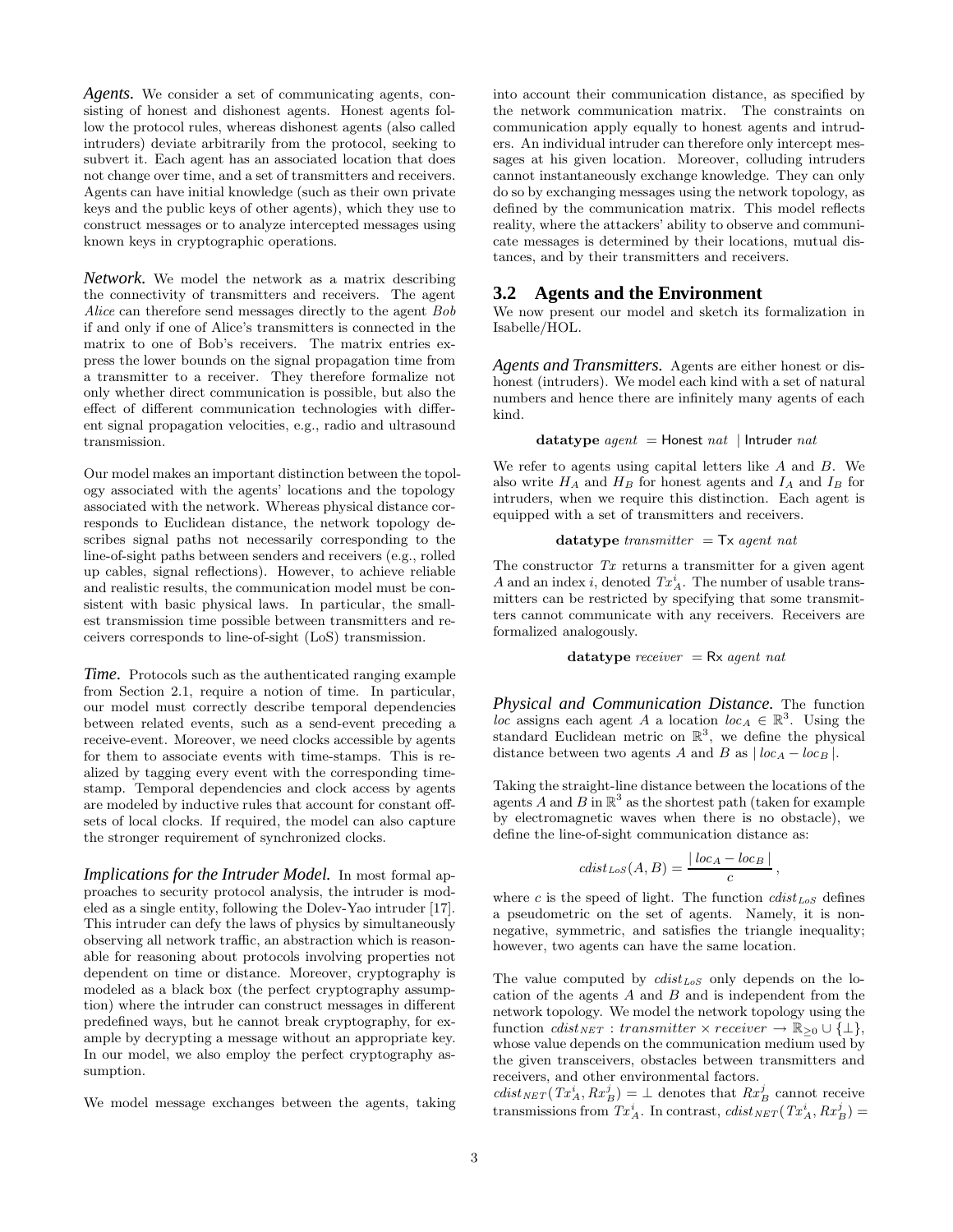t, where  $t \neq \perp$ , describes that  $Rx_B^j$  may receive signals (messages) emitted by  $Tx_A^i$  after a delay of t time units. Since we assume that information cannot be transmitted faster than with the speed of light, we always require that

$$
cdist_{LoS}(A, B) \leq clist_{NET}(Tx_A^i, Rx_B^j).
$$

In Isabelle/HOL, we model loc as an uninterpreted function constant and define  $clist_{LoS}$  in terms of loc.  $clist_{NET}$  is also uninterpreted but required to have the previously mentioned property: faster-than-light communication is impossible. Additional assumptions about the locations of agents and the network topology needed for analyzing protocols can be added as local assumptions in security proofs. Hence, our results apply to all possible locations of agents and to all network topologies that fulfill the assumptions.

*Relation between the two Notions of Distance.* The following example relates the two notions of distance: communication and physical. The left side of Figure 2 illustrates the nodes and their environment. Here, edges denote lineof-sight connections (shortest paths in Euclidian space) and are labeled with the corresponding values of the  $clist_{LoS}$ function. Note that  $clist_{LoS}$  is defined in terms of the physical location of nodes and does not depend on communication obstacles or physical properties of the communication medium.



Figure 2: Physical and Network Topology.

The right side of Figure 2 illustrates the communication distance associated with the network topology. The dashed line here represents an ultrasonic link, where signals travel at the speed of sound s. The long wall in the middle prevents lineof-sight communication from A to C. However, reflection off the short wall enables  $C$  to receive the signal. So the two notions of distance only coincide for the link from A to B, which uses line-of-sight communication with speed  $c$ .

#### **3.3 Messages and Events**

*Messages and Message Derivation.* A message is either atomic or composed. Atomic messages are agents, times, numbers, and keys. Composed messages are hashes, pairs, and encrypted messages.

| Time $real$                  |
|------------------------------|
| Nonce <i>agent</i> $nat$     |
| Hash $msq$                   |
| $\vert$ Crypt <i>key</i> msq |
|                              |

Nonces are tagged with the name of the agent who created them and a unique identifier. This ensures that nonces created by different agents never collide. Indeed, even colluding intruders must communicate to share a nonce. Similarly, keys are assigned a unique value, whereby the set of keys is partitioned into those used for signatures, asymmetric encryption, and symmetric encryption. An inverse operator  $\cdot$ <sup>-1</sup> is defined for all three key types (it is the identity function on symmetric keys). The constructor Crypt denotes signing, asymmetric, or symmetric encryption, depending on the key used. We use the notation  $\{m\}_{SK}$  for the signature of the message m with the key SK.

Given a set of messages, an agent can derive new messages by decomposing and composing given messages. We formalize these message derivation capabilities with two inductively defined operators, *analz* and *synth*, each of type  $msg set \rightarrow msg set$ . The rules comprising analz are listed in Figure 3 and specify decomposition by message decryption and projection on pairs. The rules defining synth, given in Figure 4, construct messages by pairing, encryption, signing, hashing of terms, and the generation of numbers, time values, and agent names.

$$
m \in M
$$
  
\n
$$
m \in \text{anal}\mathbb{Z}M
$$
  
\n
$$
m \in \text{anal}\mathbb{Z}M
$$
  
\n
$$
m \in \text{anal}\mathbb{Z}M
$$
  
\n
$$
m \in \text{anal}\mathbb{Z}M
$$
  
\n
$$
m \in \text{anal}\mathbb{Z}M
$$
  
\n
$$
m \in \text{anal}\mathbb{Z}M
$$
  
\n
$$
m \in \text{anal}\mathbb{Z}M
$$
  
\n
$$
n \in \text{anal}\mathbb{Z}M
$$
  
\n
$$
m \in \text{anal}\mathbb{Z}M
$$



 $m \in M$  $m \in M$   $m \in synth M$   $n \in synth M$ <br>  $m \in synth M$   $(m, n) \in synth M$  $(m, n) \in synth M$ <sup>pair</sup> PAIR  $m \in \text{synth } M$   $k \in M$  ${symth M \qquad k \in M \n m \in synth M}$ <br>  ${m \in synth M \qquad \qquad \hbox{Hash } m \in synth}$  $Hash m \in synth M$ <sup>HASH</sup>  $Time t \in synth\ M$ <sup>TIME</sup>  $Agent\ a \in synth\ M$ agent  $Number n \in synth M$ <sup>NUMBER</sup>



By combining the operators analz and synth with the ability to create nonces, one may define the set of all messages that a given agent A can create from a set of messages M as synth(analz  $M \cup \{None\}$  n |  $n \in nat\}$ ). Note that a rule for nonce creation could be added to our set of synth rules. However, since nonce creation is agent specific, this would also make synth agent specific. We prefer an agentindependent set of synth rules as it simplifies reasoning later.

*Events and Traces.* An event corresponds to an agent taking one of the three actions: sending or receiving a message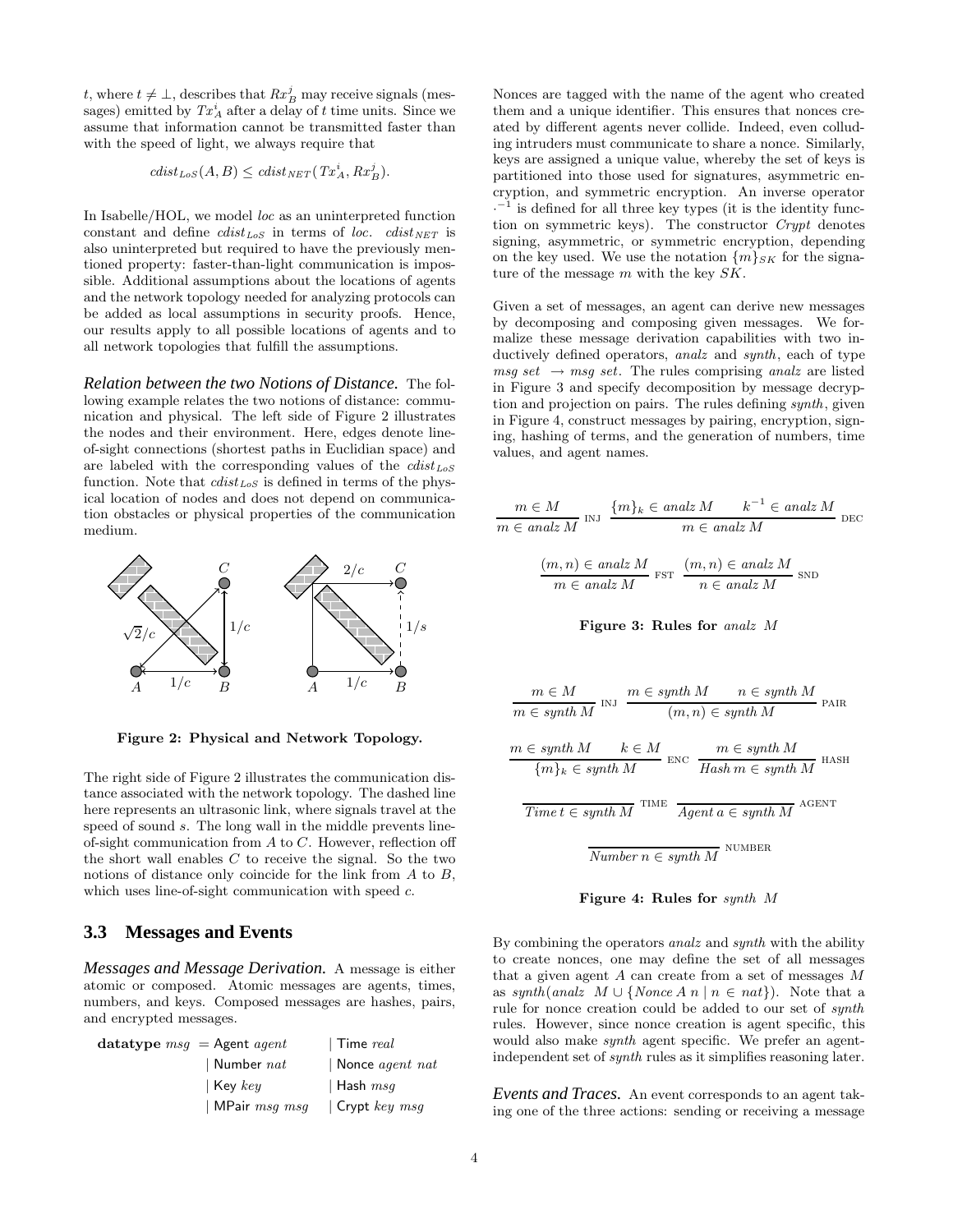or making a claim.

datatype event = Send transmitter msg | Recv receiver msg | Claim agent msg

A trace is a list of timed events  $(t, e) \in real \times event$  with time-stamp t and event  $e$ . A timed event  $(t^S, Send\ Tx_A^i m)$ in a trace denotes the fact that agent A has sent a message m using his transmitter  $Tx_A^i$  at time  $t^S$ . The agent A cannot designate a receiver and the Send-event can be received later by multiple agents, i.e. the trace may contain multiple Recvevents  $(\hat{t}^R, Recv \; Rx_B^j \; m)$  at times  $\hat{t}^R$  by receivers  $Rx_B^j$  in accordance with the network topology.

A Claim-event models a belief or conclusion made by a protocol participant, formalized as a message. For example, after successfully completing a run of the authenticated ranging protocol (see Section 2.1) with Bob, Alice concludes that  $d_{AB}$  is an upper bound on her distance to Bob. We model this by adding the event  $(t^C, Claim A (B, d_{AB}))$  to the trace. The protocol is therefore secure if this condition holds for all traces containing this claim event and the protocol is used in an environment consistent with the model (as defined by *loc* and *cdist*  $_{NET}$ ).

*Knowledge and Used Messages.* Each agent A possesses some initial knowledge, denoted  $initKnows_A$ . We use local contexts [5] to leave the initial knowledge unspecified and instantiate it in the context of a given protocol with the required properties. In a system run with trace  $tr$ , knowledge is defined as the union of the initial knowledge and all received messages.

$$
knows_A(tr) \equiv \{m \mid \exists k \ t.(t, Recv \ Tx_A^k \ m) \in tr\}
$$
  

$$
\cup initKnows_A
$$

Each agent can derive all messages in the set  $DM_A(tr)$  by analyzing known messages, using his own nonces, and synthesizing new messages.

$$
DM_A(tr) \equiv \text{synth}(\text{ analz}(\text{knows}_A(tr))
$$
  

$$
\cup \{ \text{None } A \ n \mid n \in nat \})
$$

All subterms  $n$  of  $m$ , excluding those that only appear as keys in  $Crypt$  or as messages in  $Hash$ , are parts of  $m$ , written as  $n \sqsubseteq m$ . We use this to define the set of messages used in a trace tr.

$$
used(tr) \equiv \{n \mid \exists A \ k \ t \ m.(t, Send \ Tx_A^k m) \in tr \ \land \ n \sqsubseteq m\}
$$

We say a message  $m$  originates at an event  $a_i$  in a trace  $tr = [a_1, \ldots, a_{i-1}, a_i, \ldots, a_n], \text{ if } m \notin used([a_1, \ldots, a_{i-1}])$ and  $m \in used([a_1, \ldots, a_i]),$  that is,  $a_i$  is the first event that uses m.

#### **3.4 Network, Intruder, and Protocols**

We now describe the inductive rules defining the set of traces  $Tr(proto)$  for a system parameterized by a protocol proto. These rules describe the network behavior, the possible actions of the intruders, and the actions taken by honest agents following the protocol rules.

*Network Rule.* The Net-rule models the message reception by receivers associated with agents. A Recv-event always has a preceding Send-event. A Send-event from some transmitter may result in a corresponding Recv-event at a receiver only if the receiver can receive messages from the transmitter as specified by  $clist_{NET}$ . The time delay in the corresponding events is bounded below by the communication distance between transmitter and receiver.

$$
tr \in Tr(proto) \quad (t^S, Send \quad Tx_A^i \quad m) \in tr
$$
  
\n
$$
cdist_{NET}(Tx_A^i, Rx_B^j) = t_{AB} \quad t_{AB} \neq \bot
$$
  
\n
$$
t^R \geq maximize(tr) \quad t^R \geq t^S + t_{AB}
$$
  
\n
$$
tr.(t^R, Recv \quad Rx_B^j \quad m) \in Tr(proto)
$$

If there is a Send-event in the trace and the premises of the Net-rule are fulfilled, a corresponding Recv-event can be appended to the trace. The restrictions listed earlier are ensured by  $t_{AB} \neq \perp$  and  $t^R \geq t^S + t_{AB}$ . Here,  $t_{AB}$  is the communication distance between the receiver and the transmitter,  $t^S$  the sending time, and  $t^R$  the receiving time.

Note that a given Send-event can result in an unlimited number of *Recv*-events at the same receiver at different times. This is because  $clist_{NET}$  models the minimal communication distance and messages may also arrive at later times, for example due to the reflection of the signal carrying the message. In addition, a Send-event can result in multiple Recvevents at different receivers, modeling for example broadcast communication. Finally, note that message loss or message interception by the intruders is captured by never applying the Net-rule for a given Send-event in a trace, even if all premises are fulfilled.

We model message transmission with atomic Send- and Recvevents. The time-stamps associated with these events denote the starting times of message transmission and reception. Consequently our network rule captures the latency of the link, but not the transmission time of the message which depends on the size of the message and the transmission speed of transmitter and receiver. Some implementation specific attacks, for example as described in [36, 13], are therefore not captured in our model. In our future work, we plan to enrich our model to capture such attacks as well.

Our rules specify that time-stamps increase monotonically in every trace. This ensures that the partial order on timed events induced by the time-stamps (events can happen simultaneously) is consistent with the order of events in the list. We use lists instead of sets of events since the total order on events (induced by the list structure) simplifies proofs in some cases. Additionally, the temporal order of events does not capture all causal dependencies. For example, the Claim-event caused by the reception of a message can have the same time-stamp as the Recv-event in our model.

*Intruder Rule.* The *Fake*-rule describes the intruders' behavior. Namely, intruders can always send any message derivable from their knowledge.

$$
\frac{tr \in Tr(proto) \quad m \in DM_{I_A}(tr) \quad t \geq \text{maxtime}(tr)}{tr.(t, Send(Tx_{I_A}^k, m)) \in Tr(proto)} \text{FAKE}
$$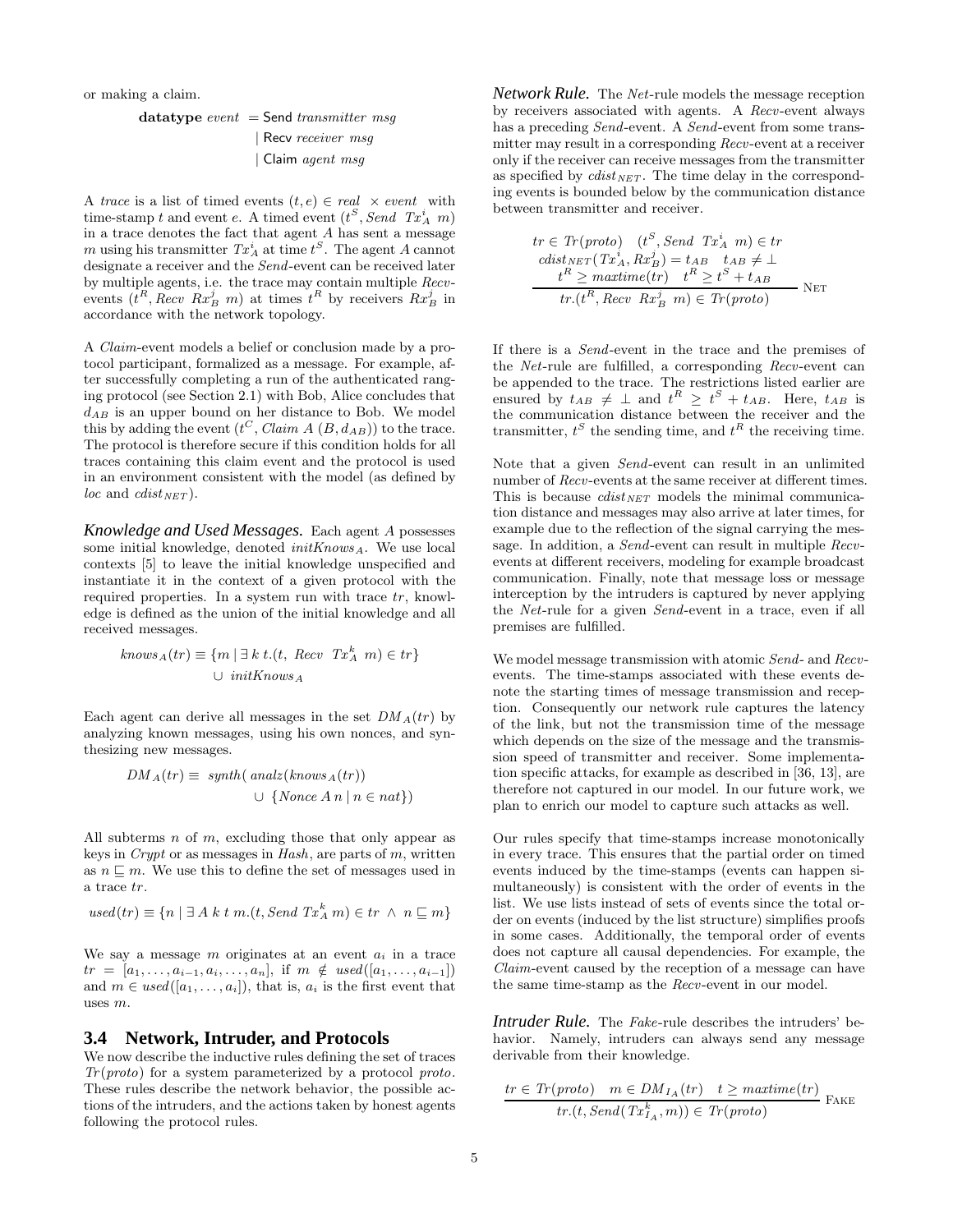Since knowledge is distributed, we use explicit Send- and Recv-events to model the exchange of information between colluding intruders. For example, if one intruder wishes to share an intercepted message with another intruder, he must do so over the network. Therefore the lower bounds on transmission delays also hold for the intruders. However, with an appropriate  $clist_{NET}$  function, it is possible to model an environment where the intruders have a high-speed network, for example, for carrying out worm-hole attacks. Restrictions on the degree of cooperation between intruders can be modeled as predicates on traces, e.g., an intruder never sends his long-term secrets. Such predicates would then be added to the assumptions in the proofs of a security property.

*Protocols.* A protocol is described by a set of protocol steps. Each step corresponds to the behavior of an agent participating in a protocol run. A protocol step is a function of type agent  $\times$  trace  $\rightarrow$  (time  $\times$  pevent  $\times$  msg) set returning triples that describe the possible actions an agent can take given a trace. The value of type pevent describes the type of action to be taken by the agent. Therefore a pevent describes either a *Send*-event with a given transmitter id or a Claim-event.

datatype  $pevent =$  SendEv nat | ClaimEv

The *createEv* function translates the triples returned by a step function to events.

$$
createEv(A, \text{SendEv } k, m) \equiv Send \ Tx_A^k \ m
$$

$$
createEv(A, \text{ClaimEv}, m) \equiv Claim \ A \ m
$$

The actions of an agent A should only depend on his own previous actions and observations. We therefore define A's view of a trace  $tr$  as the projection of  $tr$  to those events involving A. Since the timestamps of events refer to the global clock, the view function must account for the offset of A's clock.

view A 
$$
tr \equiv [(t + \text{offset}(A), ev) |
$$
  
 $(t, ev) \in tr \land occursAt(ev) = A]$ 

The uninterpreted function  $\textit{coffset}: \textit{agent} \rightarrow \textit{real}$  translates global to local times and returns the offset of an agent's clock with respect to the global clock. The function  $occursAt$ : event  $\rightarrow agent$  returns the agent associated with a given event and is defined as follows.

$$
occursAt(\mathsf{Send}\;(\mathit{Tx}^i_A)\;m) \equiv A
$$

$$
occursAt(\mathsf{Recv}\;(Rx^i_A)\;m) \equiv A
$$

$$
occursAt(\mathsf{Claim}\;A\;m) \equiv A
$$

Using these definitions, the protocol rule Proto applies all step functions to all agents and their views of valid traces, creates the events corresponding to the values returned by the step functions, and appends the events to the traces. The rule accounts for clock offsets and translates the local times of events returned by the step function back to the global times used in the trace.

$$
tr \in Tr(proto) \quad step \in proto
$$
  
\n
$$
(t, pEv, m) \in step(view(H_A, tr), H_A)
$$
  
\n
$$
m \in DM_{H_A}(tr) \quad t' = t - cofiset(H_A)
$$
  
\n
$$
t' \geq maxtime(tr)
$$
  
\n
$$
tr.(t', createEv(H_A, pEv, m)) \in Tr(proto)
$$
PROTO

The restriction that all messages must be in  $DM_{H_A}(tr)$  ensures that agents only send messages derivable from their knowledge. This will be the case for all protocols of interest, since honest agents running the protocol should be able to derive all protocol messages, otherwise some initial knowledge is missing or the protocol is not executable.

The above definition allows us to reason about all protocols, or subsets thereof defined by a predicate, for example, the set of all protocols where agents do not send their long term secrets. To reason about properties of a concrete protocol, it is more convenient to use a non-parameterized definition where every protocol step is directly modeled as an inductive rule. We therefore use the parameterized form in order to reason about properties of an entire class of protocols, whereas we use the non-parameterized form to reason about properties of an individual protocol. Proving that the sets of traces defined by the two inductive definitions for a given protocol coincide is usually easy. Therefore we can use facts proved about a class of protocols in proofs about an individual protocol given by a non-parameterized definition with the corresponding induction principle. We show, for example, that for all protocols not sending long-term secrets, messages containing signatures are always first sent by the owner of the key; afterwards we use this fact in the proof of an authenticated ranging protocol.

#### **4. APPLYING THE MODEL**

In this section, we apply our model to the verification of three protocols: (simplified) authenticated ranging, ultrasonic distance-bounding, and TESLA broadcast authentication. Each protocol uses cryptographic primitives as well as physical characteristics of the communication technology, environment, or network topology, in order to provide security guarantees.

#### **4.1 Authenticated Ranging**

To define the trace set for the authenticated ranging protocol introduced in Section 2.1, we add protocol-specific rules to the protocol-independent Fake- and Net-rules presented in Section 3. Following the protocol description in Figure 1, we add the rules below:

1. The start rule (AR1) allows an agent to initiate a protocol run. We use  $r$  as index for the radio transmitters and receivers of honest agents.

$$
tr \in TR \quad Na \notin used(tr)
$$
  

$$
t \geq \text{maxtime}(tr)
$$
  

$$
tr.(t, Send \quad Tx_A^T \quad Na) \in TR \quad ARI
$$

2. The reply rule  $(AR2)$  allows receivers of an initial message to continue the protocol by responding accordingly.

$$
tr \in TR \quad (t^R, Recv \; Rx^r_B \; N_A) \in tr
$$

$$
t^S \geq \text{maxtime}(tr)
$$

$$
tr.(t^S, Send \; Tx^r_B \{N_A, t_S - t_R\}_{SK_B}) \in TR \; \text{AR2}
$$

3. The final rule (AR3) introduces a Claim-event and models the conclusion of an initiator A who has re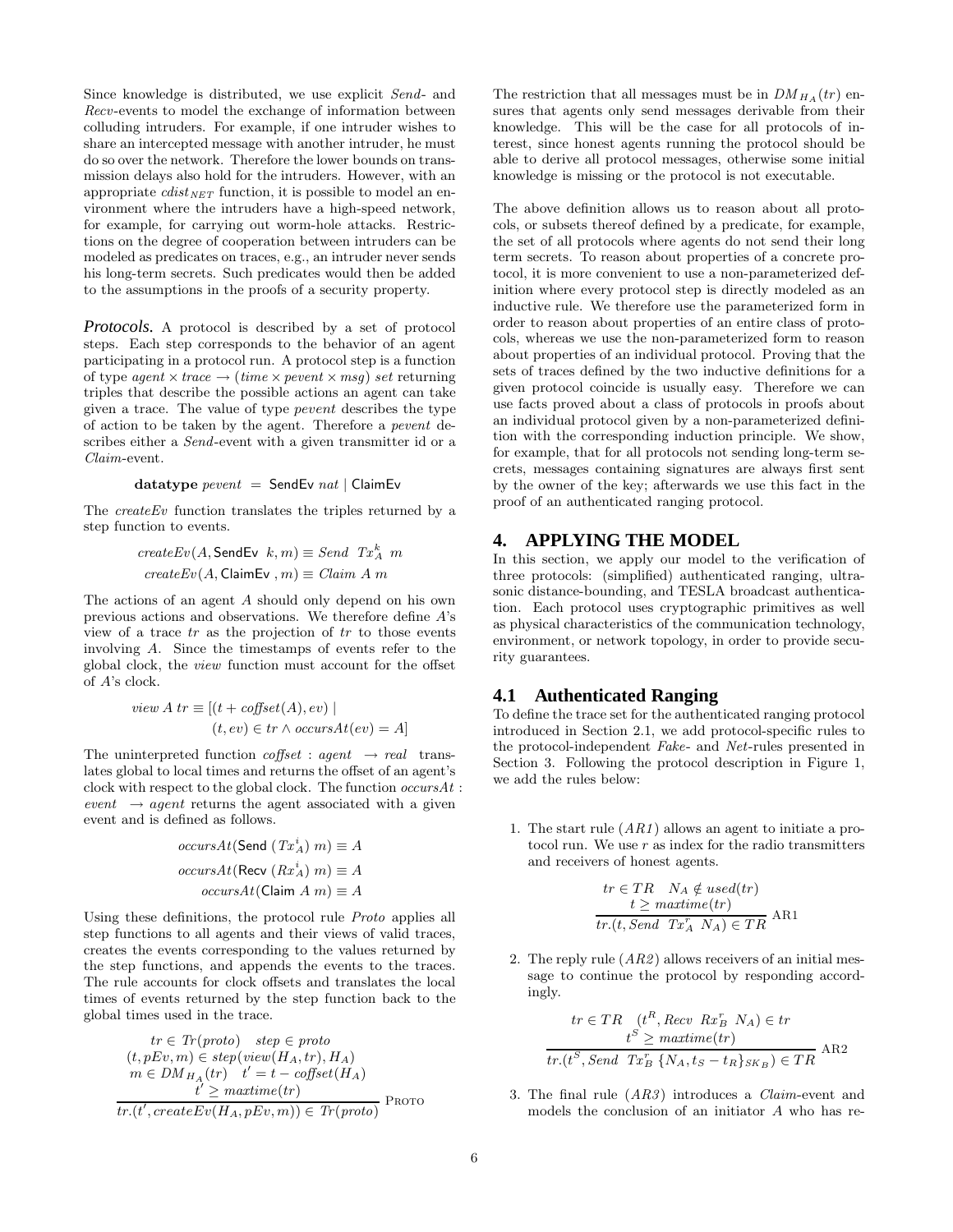ceived a response to his initial challenge.  $\mathcal{C}^{\dagger}$ 

$$
tr \in TR \quad (t_A^S, Send \quad Tx_A^r \quad N_A) \in tr
$$

$$
(t_A^R, Recv \quad Rx_A^r \quad \{N_A, \delta\}_{SK_B}) \in tr
$$

$$
\frac{t_A^R \geq \text{matrix}(tr)}{tr.(t_A^R, Claim \quad A \quad (B, (t_A^R - t_A^S - \delta) * \frac{c}{2}) \in TR)} \quad \text{AB3}
$$

Namely, the premises state that A has initiated a protocol run and received a response from agent B. A therefore believes (as stated in the conclusion of the rule) that  $(t_A^R - t_A^S - \delta) * \frac{c}{2}$  is a reliable upper bound on the distance to B.

For this protocol, we define the initial knowledge of each agent  $A$  as the signing key  $SK_A$  and the public signature keys  $PK_B$ , for all agents  $B$ .

*Security Analysis.* As explained in Section 2.1, the protocol is intended to compute a reliable upper bound on the physical distance between honest agents executing the protocol.

Theorem 4.1. Let A and B be honest agents, tr a valid trace, and  $(t, Claim A (B, d)) \in tr$ . Then  $d \geq |loc_A - loc_B|$ . To prove this theorem, we first establish three lemmas about the ordering of messages. The first lemma gives a lower bound on the time between an agent first using a nonce and another agent using the same nonce later.

LEMMA 4.2. Let A be an agent and let  $(t_A^S, Send~Tx_A^i~m_A)$ be the first event in the trace  $tr$  containing nonce  $N$ . If there is another event  $(t_B^S, Send \ Tx_B^j \ mx) \in tr \ with \ A \neq B \ such$ <br>that  $m_B$  contains N then  $t_B^S - t_A^S \geq \text{cdist}_{\text{LoS}}(A, B)$  holds.

The next lemma is similar, but concerns the earliest possible time that an honest agent can receive a nonce. We later use it to bound the processing time contained in the second protocol message.

Lemma 4.3. Let A be an honest agent and let

 $(t_A^S, Send~Tx_A^i~m_A)$  be the first event in trace tr containing nonce N in  $m_A$ . If tr contains an event  $(t_B^R, Recv Rx_B^j$   $m_B)$ where  $m_B$  contains N, then  $t_B^R - t_A^S \geq \text{clist}_{\text{LoS}}(A, B)$  holds.

Our final lemma concerns signatures and their creation time.

Lemma 4.4. Let A be an honest agent and let

 $(t_B^S, Send~Tx_B^i~m_B) \in tr~be~an~event~in~trace~tr~where~the$ message contains a signature of A. Then there is a Sendevent  $(t_A^S, Send \ Tx_A^j \ m_A) \in tr$  with  $m_A$  containing the same signature and  $t_B^S - t_A^S \geq \text{cdist}_{\text{LoS}}(A, B)$ .

We are now ready to prove Theorem 4.1. In addition to these lemmas, we need the fact that for an honest agent  $B$ ,  $\delta$  sent in the second protocol message always corresponds to the time between receiving the first message and sending the third message, i.e., honest agents follow the protocol rules.

PROOF. To prove Theorem 4.1 we proceed as follows. Since only rule  $AR3$  adds events of the form  $(t_A^C, Claim A)$  $(B, d)$ , we know from the premises of AR3 that  $N_A$  originates at event  $(t_A^S, Send \quad Tx_A^r \quad N_A)$  in the trace. Furthermore, we know that there is an event  $(t_A^R, Recv \, Rx_A^T)$ <br>{ $NA, \delta$ } $_{SK_A}$ , where  $d = \frac{c}{2} * (t_A^R - t_A^S - \delta)$ .

From the above, there must be a corresponding Send-event

Choose a nonce 
$$
N_A
$$
  
\n $t_A^S$   
\n $t_A^R$   
\n $t_A^R$   
\n $t_B^R$   
\n $t_B^R$   
\n $t_B^S$   
\n $t_B^S$   
\n $t_B^S$ 

Alice concludes that  $|loc_A - loc_B| \leq s * (t_A^R - t_A^S)$ 

#### Figure 5: Distance Bounding Protocol

in the trace at time  $t_C^S$ , with  $t_A^R - t_C^S \geq \text{clist}_{\text{LoS}}(C, A)$ , produced by some agent (possibly an intruder). Using Lemma 4.4, we conclude that  $B$  sent a message containing the signature at time  $t_B^S$ , where  $t_C^S - t_B^S \geq \text{clist}_{\text{LoS}}(B, C)$ . This message must result from an application of rule AR2 , since B is assumed honest. Hence there is a Recv-event at time  $t_B^R$  and  $\delta = t_B^S - t_B^R$ . Finally we use Lemma 4.3 to show that  $t_B^R - t_A^S \geq \text{clist}_{\text{LoS}}(A, B)$  and sum up the inequalities.

$$
t_A^R - t_A^S - \delta
$$
  
=  $t_A^R - t_C^S + t_C^S - t_B^S + t_B^R - t_A^S$   

$$
\geq \operatorname{cdist}_{\operatorname{LoS}}(C, A) + \operatorname{cdist}_{\operatorname{LoS}}(B, C) + \operatorname{cdist}_{\operatorname{LoS}}(A, B)
$$
  

$$
\geq 2 * \operatorname{cdist}_{\operatorname{LoS}}(A, B)
$$

Therefore we conclude that

$$
d = \frac{c}{2} * (t_A^R - t_A^S - \delta)
$$
  
\n
$$
\ge c * \text{clist}_{\text{LoS}}(A, B) = |\text{loc}_A - \text{loc}_B|.
$$

 $\Box$ 

#### **4.2 Ultrasound Distance Bounding**

Our second example is a simplified protocol for distance bounding using ultrasound. The goal of the protocol in Figure 5 is for the initiator Alice to determine a reliable upper bound on the distance to the responder Bob. The dashed arrow denotes message transmission using ultrasound and s denotes ultrasound's propagation speed. Using the speed of ultrasound to measure distance has the advantage that due to its slowness (several orders of magnitude slower than the propagation speed of radio signals), we can safely neglect the transmission time of the first message and the time for signing messages.

We assume that all agents A are equipped with ultrasound receivers  $Rx_A^{us}$  and transmitters  $Tx_A^{us}$ . Additionally every agent has a radio transmitter and receiver,  $Tx_A^r$  and  $Rx_A^r$ . If an ultrasound receiver  $Rx_B^{us}$  is able to receive messages from an transmitter  $Tx_A^i$ , then the communication distance should reflect that the message cannot be transmitted faster than s. We add the following properties of  $clist_{NET}$  as local assumptions for the security proof.

$$
cdist_{NET}(Tx_A^i, Rx_B^{us}) \neq \bot
$$
  
\n
$$
\Rightarrow cdist_{NET}(Tx_A^i, Rx_B^{us}) \geq \frac{|\text{loc}_A - \text{loc}_B|}{s}
$$

The same applies to messages transmitted by ultrasound

Alice Bob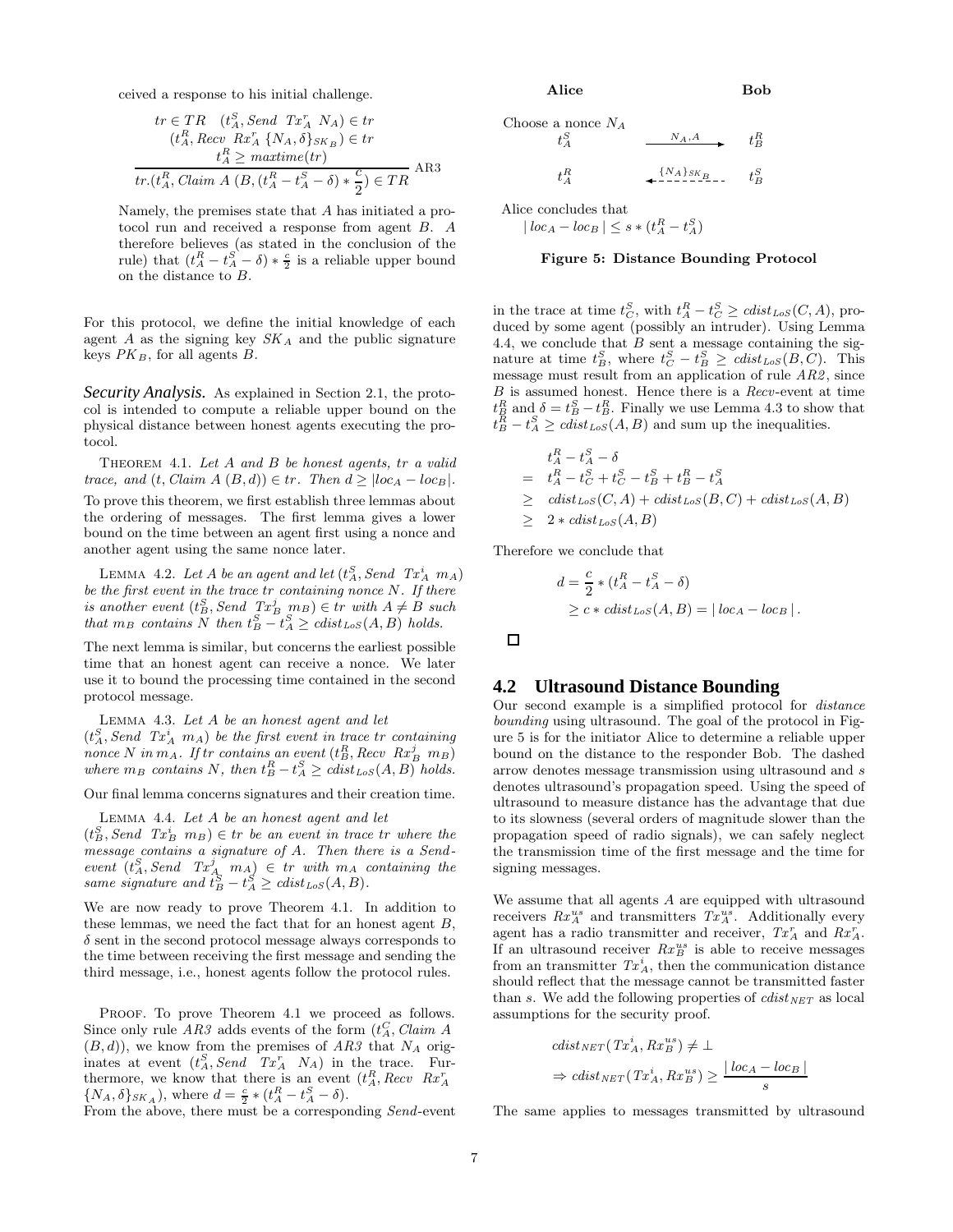transmitters  $Tx_A^{us}$  and received by receivers  $Rx_B^j$ .

$$
cdist_{NET}(Tx_A^{us}, Rx_B^j) \neq \bot
$$
  
\n
$$
\Rightarrow cdist_{NET}(Tx_A^{us}, Rx_B^j) \geq \frac{|\text{loc}_A - \text{loc}_B|}{s}
$$

We now give the inductive rules for the protocol.

1. The start rule (DB1) initiates a protocol run.

$$
tr \in TR \quad N_A \notin used(tr)
$$
  

$$
t \geq \text{matrix}(tr)
$$
  

$$
tr.(t, Send \quad Tx_A^T \quad N_A) \in TR
$$
 DB1

2. The reply rule (DB2) allows receivers of initial messages to respond according to the protocol rules.

$$
tr \in TR \quad (t_R, Recv \; Rx_B^r \; N_A) \in tr
$$

$$
t_S \geq \text{maxtime}(tr)
$$

$$
tr.(t_S, Send \; Tx_B^{us} \; \{N_A\}_{SK_B}) \in TR \; DB2
$$

3. The final rule (DB3) introduces a Claim-event when an initiator A receives a response to his initial challenge.

$$
tr \in TR \quad (t_A^R, Send \quad Tx_A^r \quad N_A) \in tr
$$

$$
(t_A^R, Recv \quad Tx_A^{us} \{N_A\}_{SK_B}) \in tr
$$

$$
t_A^R \geq \text{maxtime}(tr)
$$

$$
tr.(t_A^R, Claim \ A \ (B, (t_A^R - t_A^S) * s)) \in TR
$$
DB3

This models what A concludes about a signal that (apparently) traveled back-and-forth between  $A$  and  $B$  in the time  $t_A^R - t_A^S$ , namely that  $s * (t_A^R - t_A^S)$  is a reliable upper bound on the distance between A and B.

*Security Analysis.* The security property of the distance bounding protocol is similar to the authenticated ranging example. But since the computation time of the prover is not used in computing the distance, the protocol does not require an honest prover.

THEOREM 4.5. Let  $A$  be an honest agent and  $B$  be any agent. Furthermore consider a valid trace tr, where  $(t, Claim A (B, d)) \in tr$ . Then  $d \geq |loc_A - loc_B|$ .



Figure 6: Attack on DB using Ultrasound

The protocol is insecure without additional assumptions. There is an attack involving two colluding intruders illustrated in Figure 6. Here  $I_D$  is close to B, receives the reply over ultrasound, and forwards it to another intruder  $I_C$  close to  $A$  using radio. Then  $I_C$  delivers the message to  $A$  over ultrasound. We have proven (in Isabelle/HOL) that this attack is captured in our model. The scenario is depicted in Figure 6, where  $PS(A)$  denotes the private space of A.  $PS(A)$  is the largest circle centered at A where A can ensure that no intruder is inside the circle. The inequality involving the communication distances necessary for such an attack to work is

$$
\begin{aligned} & \operatorname{cdist}_{\operatorname{NET}}(Tx_A^r, Rx_B^r) + \operatorname{cdist}_{\operatorname{NET}}(Tx_B^{us}, Rx_{ID}^r) + \\ & \operatorname{cdist}_{\operatorname{NET}}(Tx_{I_D}^r, Rx_{I_C}^r) + \operatorname{cdist}_{\operatorname{NET}}(Tx_{I_C}^{us}, Rx_A^{us}) \\ & & < |\operatorname{loc}_A - \operatorname{loc}_B|/s \, . \end{aligned}
$$

If the inequality holds, the intruders can speed up ultrasound communication between  $A$  and  $B$  (using their radio link) so that the deduced distance is smaller than the real distance between A and B.

Therefore we prove the security of the protocol under an additional assumption. The verifier A ensures that the prover B is in his private space. This same assumption is used in a number of protocols (e.g., [36, 11]) for location-based access control and device pairing. This assumption is captured by the inequality

$$
\forall I. | \text{loc}_A - \text{loc}_I | \geq | \text{loc}_A - \text{loc}_B |.
$$

We now prove Theorem 4.5 under the additional assumption that  $B$  is in the private space of  $A$ .

PROOF. We prove this by induction over traces using Lemma 4.2, which holds for all protocols. Our proof uses the parameterized protocol definition and we have shown that the set of traces defined by a parameterized definition of this distance bounding protocol corresponds to the version with separate protocol rules presented above. In our Isabelle/HOL formalization, we have only proved the general lemmas once and reused them in the security proofs of both protocols.

Since only  $DB3$  creates events of the form  $(t_A^C, Claim\ A)$  $(B, d)$ , we need not consider the other rules. From the premises of  $DB3$ , we conclude that the nonce  $N_A$  originates at the event  $(t_A^S, Send \ Tx_A^r N_A)$ . Furthermore, there is an event  $(t_A^R, Recv \; Rx_A^{us} \{N_A\}_{SK_A})$ , where  $d = s * (t_A^R - t_A^S)$ . Therefore we must show that  $t_A^R - t_A^S \geq | \log A - \log B | / s$ .

Since there must be a Send-event corresponding to the Recvevent with the signature of  $B$ , the sender is either  $B$  or an intruder I. In the first case, the *Send* occurs at time  $t_B^S$ , with  $t_A^R - t_B^S \geq \text{cdist}_{NET}(\text{Tx}_B^{us}, \text{Rx}_A^{us})$ . From Lemma 4.2 it follows that  $t_B^S \geq t_A^S$ , since  $N_A$  is included in the message. Together with the previous inequality and the assumption that messages received by ultrasound receivers do not travel faster than s, we conclude that  $t_A^R - t_A^S \geq \text{clist}_{\text{NET}}(Tx_B^{us}, Rx_A^{us}) \geq$  $| \, loc_A - loc_B \, | /s.$ 

Finally, consider the case where the message is sent by the intruder I at time  $t_I^S$ . Using the assumption that B is in the private space of A, it follows that the distance between A and  $I$  is at least the distance between  $A$  and  $B$ . Additionally, the assumptions state that a message received by  $Rx_A^{us}$  has not travelled faster than s. Together with  $t_I^S \geq t_A^S$ , which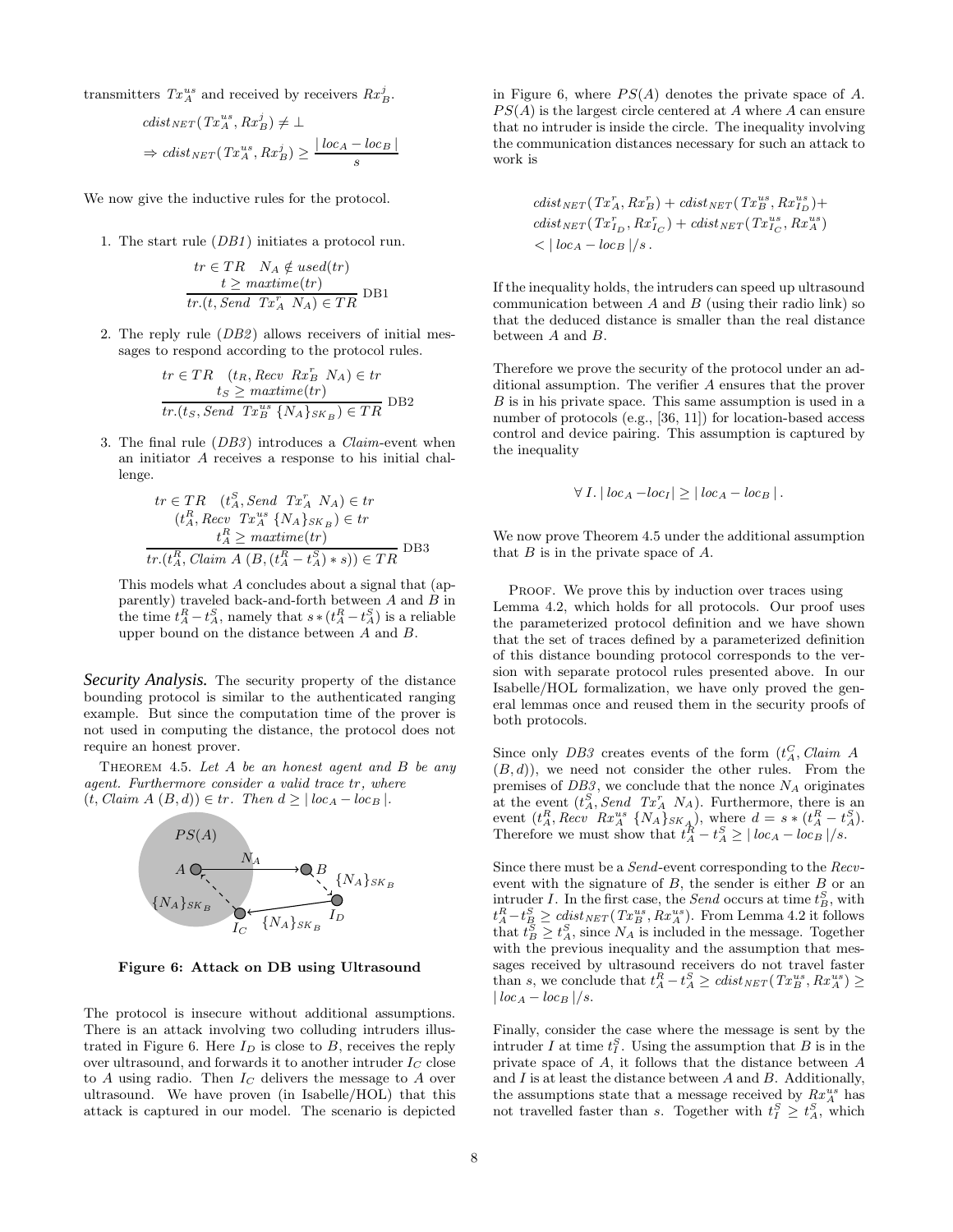follows from Lemma 4.2, this completes the proof.

$$
t_A^R - t_A^S \ge t_A^R - t_A^I
$$
  
\n
$$
\ge \operatorname{clist}_{NET}(\operatorname{Tx}_I^j, \operatorname{Rx}_A^{us})
$$
  
\n
$$
\ge |\operatorname{loc}_A - \operatorname{loc}_I|/s
$$
  
\n
$$
\ge |\operatorname{loc}_A - \operatorname{loc}_B|/s
$$

 $\Box$ 

Note that the proof does not use the fact that the second protocol message is authenticated by  $B$  (which is necessary for Lemma 4.4). Authentication is guaranteed by the fact that  $A$  knows that  $B$  is in its private space. Therefore even a simplified version of the protocol, where the second message is replaced with the pair  $(N_A, B)$ , would be secure under the private space assumption.

#### **4.3 A Delayed Key Disclosure Protocol**

In our final example, we model and verify a *Delayed Key* Disclosure protocol used for broadcast authentication in resource constrained environments (such as sensor networks), where asymmetric cryptography is not available. A suite of such protocols is described in [32]. We formalize the TESLA broadcast authentication protocol developed by Perrig et al. [31].

In TESLA, the sender commits to a set of keys  $(K_i)_{1 \leq i \leq n}$ , which are used in keyed MACs. These keys are elements of a hash chain, starting with a secret  $H_0(= K_n)$ . The sender commits to them by publishing the hash-chain's last element  $H_n$  in an authentic way. Therefore every hash-chain element can be identified as such, by applying the hash function iteratively up to the point where the published element is reached. The one-way property of the hash function prevents the generation of elements prior to their release. The sender also publishes a key release schedule that assigns keys to time intervals (validity windows) of length valwin and defines a starting time  $T_0$ . The key  $K_i = \text{Hash}^{n-i}(H_0)$ is then used within its validity window  $[T_{i+1}, T_{i+2}]$ , where  $T_i = T_0 + i * valwin$ , to generate a MAC for the messages sent in the same window. After  $K_i$ 's validity window has passed, the sender releases the key  $K_i$  corresponding to the release schedule. We use  $[T_{i+1}, T_{i+2}]$  as  $K_i$ 's release window, which corresponds to the release schedule of TESLA described in [31]. Figure 7 depicts the above.

In our formalization, we use the abbreviation  $MAC_{K_i}(m) =$  $(Hash(K_i, m), m)$  as the keyed MAC containing the message m. The secret  $H_0$  is only contained in  $BR$ 's initial knowledge, every other agent's initial knowledge only contains  $H_n$ .

The protocol rules are formalized as follows:

1. The rule (DKD-BR) formalizes the behavior of the broadcast source. According to the release schedule, Br chooses the currently valid key  $(K_i$  in time-interval  $i)$  and authenticates the message  $m$ . He also releases the old key  $(K_{i-2})$  valid in interval  $i-2$ .

$$
tr \in TR \t t \in [T_{i-1}, T_i[
$$

$$
t \geq \text{maxtime}(tr)
$$

$$
tr.(t, Send \t Tx_{Br} (MAC_{K_i}(m), K_{i-2})) \in TR \t DKD-BR
$$



#### Figure 7: Association of Hash Chain Elements to Time-Slots

2. The reply rule (DKD-CO) models the conclusion of an agent  $R$  who received a message  $m$  authenticated with key  $K_i$  before its expiration (at  $T_i$ , according to the release schedule). In addition,  $K_i$  has been received at a later point in time.

$$
tr \in TR \quad t^{R1} < T_i \quad i \leq n
$$
\n
$$
(t^{R1}, Recv \quad Rx_R \quad (MAC_{K_i}(m), K_{i-2})) \in tr
$$
\n
$$
(t^{R2}, Recv \quad Rx_R \quad (MAC_{K_{i+2}}(m'), K_i)) \in tr
$$
\n
$$
t \geq \text{maxtime}(tr)
$$
\n
$$
tr.(t, Claim \quad R \ (m, i)) \in TR \qquad \qquad \text{DKD-CO}
$$

Note that in the second rule's premises, we do not restrict the arrival time of the released key; it just has to arrive once. The premises could be further weakened by requiring only the reception of a later key  $(K_i,$  where  $j > i$ ) allowing verification of all earlier keys, even if the messages disclosing these have been lost.

*Security Analysis.* A broadcast protocol achieves T-authentication [37] if the protocols guarantees message-origin authentication, in combination with the guarantee that a received message has been sent by the claimed source within  $T$ time units before reception. We want to show that TESLA achieves T-authentication for  $T = valwin$ , i.e., that the following theorem holds:

THEOREM 4.6. Let tr be a valid trace. If  $(t^C, Claim H_R)$  $(m, i)$ )  $\in$  tr, then there exists  $(t^S, Send\ Tx_{Br} (MAC_{K_i}(m)),$  $(K_{i-2})$ ) ∈ tr, where  $t^S \in [T_{i-1}, T_i[$  holds.

We have proved Theorem 4.6 using the following lemmas:

LEMMA 4.7. Suppose that  $0 \leq l \leq n$ , A is an agent other than Br, and tr is a valid trace. If  $K_l \sqsubseteq DM_A(tr)$  (i.e., agent A can derive a message from his observations of the trace tr that contains  $K_l$ ), or if  $(t, Send \, Tx_A \, X) \in tr$ , where  $K_l \subseteq X$ , then  $\textit{maxtime}(tr) \geq T_{l+1}$ .

This lemma states that nobody can use a key before it has been released by the broadcast source (according to the release-schedule). The proof can be found in Appendix A.

Lemma 4.8. Suppose that tr is a valid trace and that  $(t, Send \, Tx_A \, Y) \in tr$ , where  $Hash(K_l, m) \subseteq Y$ . Furthermore suppose that  $\text{maxtime}(tr) < T_{l+1}$ , and  $0 < k < n$ , then there exists an event  $(\tilde{t}, Send \ Tx_{Br} (MAC_{K_l}(m), K_{l-2})) \in$ tr with  $\tilde{t} \in [T_{l-1}, T_l].$ 

In this last lemma, we claim that if an arbitrary agent A sends a message  $m$  authenticated with a key  $K_l$  that has not yet been released, then the honest broadcaster Br must have sent the corresponding MAC at the right time.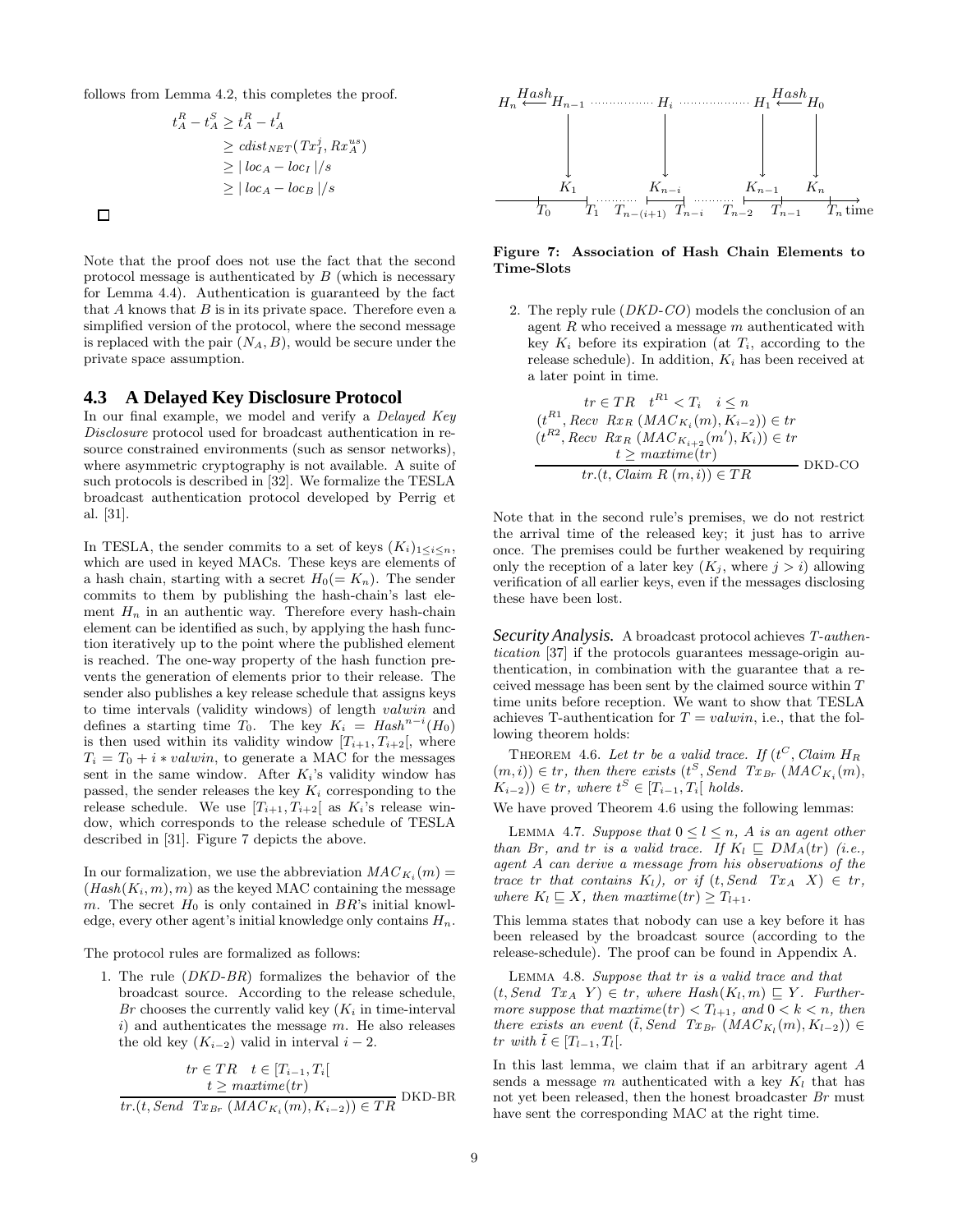PROOF. We only have to consider the Fake rule and the case where the event  $(t_I, Send \ Tx_I^k X)$ , with  $Hash(K_l, m) \sqsubseteq$ X, is added to the trace tr with  $maxtime(tr) < T_{l+1}$ .  $Hash(K_l, m) \sqsubset DM_I(tr)$  follows from the premises of the rule. This implies that one of the following is true: (i) I received a message containing  $K_j$  for some  $j \geq l$  or (ii) I received a message containing  $Hash(K_l, m)$ . We show that case (i) is impossible using lemma 4.7 since  $\textit{maxtime}(tr) \geq$  $T_{l+1}$  contradicts  $\textit{maxtime}(tr) < T_{l+1}$ . The proof for case (ii) uses the fact that there is a corresponding Send-event and then applies the induction hypothesis.  $\Box$ 

The proof of Theorem 4.6 using the previous lemma is straightforward.

PROOF. Since only  $DKD$ -CO adds events of the form  $(t,$ *Claim H<sub>R</sub>*  $(m, i)$ , we need not consider the other rules. From the premises of DKD-CO, we conclude that there is a *Recv*-event with message  $(MAC_{K_i}(m), K_{i-2})$  and time  $t^{R1}$ , where  $t^{R1} \in [T_{i-1}, T_i]$ . Therefore, there must be a corresponding Send-event sev for the message with  $t^S < T_i$ . We now consider the prefix of the trace up to sev. Since sev is the last event in the trace,  $\textit{maxtime}(tr) < T_{i+1}$  holds and with the premises from DKD-CO, we can apply lemma 4.8 which completes the proof.  $\Box$ 

In summary, the combination of a timed communication and message theory in our model allowed us to verifiy TESLA, which uses time and properties of hash functions in a nontrivial way to achieve broadcast authentication. The assumption about synchronized local clocks used in the proof can be ommitted by using the clock offset introduced in Section 3.4, leading to possibly weaker security guarantees.

#### **5. RELATED WORK**

The formal analysis of security protocols is a very active research area. The two most popular approaches are based on automated methods, such as model checking [4, 15, 8], and interactive methods, such as theorem proving [30]. In both settings, it is standard to formalize an intruder model based on the Dolev-Yao model, which identifies the intruder with the network.

We now summarize formal approaches that address aspects of time, network topology, and location, which are the three central notions captured by our model. Most approaches formalizing time only focus on time-stamps, which are used to reason about key-expiration (e.g., in protocols like Kerberos. The models of [6, 16, 19] are based on discrete time, whereas [38] uses dense time. Corin et al. use timed automata [3] to model timing attacks and timing issues like timeouts and retransmissions in security protocols [14]. In [21] the authors use a real-time process algebra to model and analyze  $\mu$ -TESLA. The protocol is proved to achieve a time-dependent form of integrity for a set of messages sent by the broadcast source, abstracting away from the network and the topology.

Network topology has been considered in formal approaches for analyzing routing protocols in ad hoc networks [2, 28, 41]. Here, only the ability of a node to receive a signal sent by another node is considered and communication distance is neglected.

Node location has been, to our knowledge, only used in informal proofs. For example, Sastry et al. [36] propose a protocol for verifying location claims based on ultrasonic communication and provide an informal proof of its security and reliability. Since the protocol does not provide location discovery, authentication is neither considered in the protocol nor in the proof. Other approaches only formalize the related notion of relative distance. In Meadows et al. [26], an authentication logic is extended to handle relative distance and is used to prove the security of a newly proposed distance bounding protocol. Here, the distance between two nodes is axiomatically defined as the minimal time-of-flight of a message from the verifier to the prover and back. Different signal propagation speeds are not captured in the model. A formal comparison of the two approaches would be interesting and a possible subject of future work.

#### **6. CONCLUSION**

*Contributions.* We have presented a formal approach to modeling and verifying physical properties of security protocols for wireless networks. Our model captures dense time, agent locations, and physical properties of the communication network. To our knowledge, this is the first formal model that captures these aspects. This model has enabled us to formalize protocols, security properties, and environmental assumptions that are not amenable to formal analysis using other existing approaches. We have used our model to verify security properties of three different protocols: authenticated ranging, ultrasound distance bounding, and TESLA broadcast authentication. Within our model, we have proved various security properties of these protocols and we have showed that our model captures relay attacks by distributed intruders.

*Isabelle Formalization.* Our model and all the proofs presented in this work have been formalized and checked in Isabelle/HOL. The proofs are available at [7]. Our Isabelle formalization makes use of existing theories for real vector spaces including the formalization of the Cauchy-Schwarz inequality [33]. While Isar's support for reasoning with chains of inequations was very useful, more automation support for reasoning about linear formulas over the reals is still desirable. We use local contexts [5] to transfer general results to the concrete protocol setting using interpretation. So most of the theory comprises general results applicable to arbitrary protocols and the security proofs of the protocols are comparable small. The complete formalization comprises 136 pages of PDF documentation (6820 lines) with the examples taking 13 pages (578 lines), 15 pages (725 lines), and 22 pages (1029 lines) respectively.

*Future Work.* As future work, we plan to extend our model to capture additional properties of wireless security protocols. These protocols include mutual distance bounding [10], secure time synchronization [39, 20, 25], and secure localization [36, 34]. We intend to refine our model to capture message sizes and transmission rate, rapid bit exchange, and online guessing attacks. Finally, we intend to work toward the development of fully automatic proof tools that can analyze the security properties of such protocols.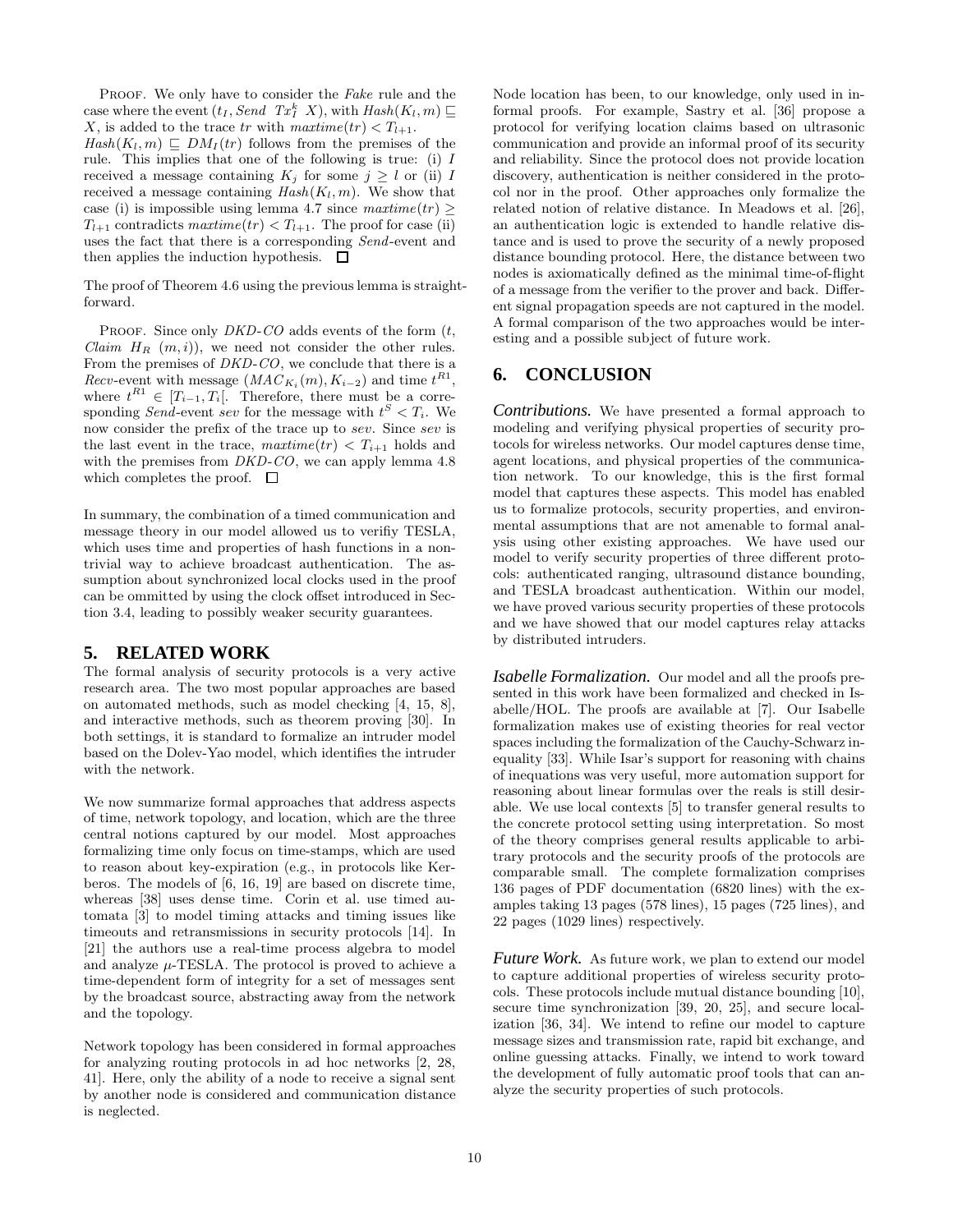#### **7. REFERENCES**

- [1] Multispectral Solutions, Inc. http://www.multispectral.com/.
- [2] G. Acs, L. Buttyan, and I. Vajda. Provably Secure On-Demand Source Routing in Mobile Ad Hoc Networks. IEEE Transactions on Mobile Computing, 2006.
- [3] R. Alur and D. Dill. A Theory of Timed Automata. Theoretical Computer Science, 1994.
- [4] A. Armando, D. Basin, Y. Boichut, Y. Chevalier, L. Compagna, J. Mantovani, S. Mödersheim, D. von Oheimb, M. Rusinowitch, J. Santiago, et al. The AVISPA Tool for the Automated Validation of Internet Security Protocols and Applications. Computer Aided Verification, CAV, 2005.
- [5] C. Ballarin. Interpretation of locales in Isabelle: Theories and proof contexts. Mathematical Knowledge Management, 2006.
- [6] G. Bella. Formal Correctness of Security Protocols. 2007.
- [7] Benedikt Schmidt and Patrick Schaller. Isabelle Theory Files.
- http://people.inf.ethz.ch/benschmi/ProtoVerPhy/. [8] B. Blanchet. An Efficient Cryptographic Protocol
- Verifier Based on Prolog Rules. In CSFW, 2001. [9] S. Brands and D. Chaum. Distance-bounding
- protocols. In EUROCRYPT '93, 1994.
- [10] S. Capkun, L. Buttyan, and J.-P. Hubaux. Sector: secure tracking of node encounters in multi-hop wireless networks. In SASN '03: ACM Workshop on Security of of ad hoc and sensor networks, 2003.
- [11] S. Capkun and M. Cagalj. Integrity regions: authentication through presence in wireless networks. In WiSe '06: ACM workshop on Wireless security, 2006.
- [12] S. Capkun and J. Hubaux. Secure positioning in wireless networks. Selected Areas in Communications, IEEE Journal on, 2006.
- [13] J. Clulow, G. Hancke, M. Kuhn, and T. Moore. So Near and Yet So Far: Distance-Bounding Attacks in Wireless Networks. European Workshop on Security and Privacy in Ad-Hoc and Sensor Networks, Hamburg, 2006.
- [14] R. Corin, S. Etalle, P. Hartel, and A. Mader. Timed analysis of security protocols. Journal of Computer Security, 2007.
- [15] C. Cremers. The Scyther Tool: Verification, falsification, and analysis of security protocols. In  $CAV$ , 2008. To appear.
- [16] G. Delzanno and P. Ganty. Automatic Verification of Time Sensitive Cryptographic Protocols. Tools and Algorithms for the Construction and Analysis of Systems: TACAS, Held as Part of ETAPS, 2004.
- [17] D. Dolev and A. C. Yao. On the security of public key protocols. IEEE, Transactions on Information Theory, 1983.
- [18] S. Drimer and S. J. Murdoch. Keep your enemies close: Distance bounding against smartcard relay attacks. In USENIX Security Symposium, 2007.
- [19] N. Evans and S. Schneider. Analysing Time Dependent Security Properties in CSP Using PVS.

ESORICS 2000: European Symposium on Research in Computer Security, 2000.

- [20] S. Ganeriwal, S. Čapkun, C.-C. Han, and M. B. Srivastava. Secure time synchronization service for sensor networks. In WiSe '05: ACM workshop on Wireless security, 2005.
- [21] R. Gorrieri, F. Martinelli, M. Petrocchi, and A. Vaccarelli. Formal anaylsis of some timed security properties in wireless protocols. In FMOODS, 2003.
- [22] G. P. Hancke and M. G. Kuhn. An rfid distance bounding protocol. In *SECURECOMM* '05: Conference on Security and Privacy for Emerging Areas in Communications Networks, 2005.
- [23] M. Kuhn. An Asymmetric Security Mechanism for Navigation Signals. Information Hiding: IH, 2004.
- [24] L. Lazos, R. Poovendran, and S. Capkun. ROPE: robust position estimation in wireless sensor networks. Information Processing in Sensor Networks: IPSN, 2005.
- [25] M. Manzo, T. Roosta, and S. Sastry. Time synchronization attacks in sensor networks. In SASN '05: ACM workshop on Security of ad hoc and sensor networks, 2005.
- [26] C. Meadows, R. Poovendran, D. Pavlovic, L. Chang, and P. Syverson. Distance bounding protocols: Authentication logic analysis and collusion attacks. Secure Localization and Time Synchronization for Wireless Sensor and Ad Hoc Networks, 2006.
- [27] J. Munilla, A. Ortiz, and A. Peinado. Distance bounding protocols with void-challenges for RFID. Printed handout at the Workshop on RFID Security – RFIDSec 06, 2006.
- [28] S. Nanz and C. Hankin. A framework for security analysis of mobile wireless networks. Theor. Comput. Sci., 2006.
- [29] T. Nipkow, L. Paulson, and M. Wenzel. *Isabelle/Hol:* A Proof Assistant for Higher-Order Logic. 2002.
- [30] L. C. Paulson. The inductive approach to verifying cryptographic protocols. Journal of Computer Security, 1998.
- [31] A. Perrig, R. Canetti, J. D. Tygar, and D. Song. The tesla broadcast authentication protocol. RSA CryptoBytes, 2002.
- [32] A. Perrig and J. D. Tygar. Secure Broadcast Communication in Wired and Wireless Networks. 2002.
- [33] B. Porter. Cauchy's mean theorem and the cauchy-schwarz inequality. In G. Klein, T. Nipkow, and L. Paulson, editors, The Archive of Formal Proofs. http://afp.sf.net/entries/Cauchy.shtml, 2006. Formal proof development.
- [34] K. B. Rasmussen, S. Capkun, and M. Cagalj. Secnav: secure broadcast localization and time synchronization in wireless networks. In MobiCom '07: ACM international conference on Mobile computing and networking, 2007.
- [35] J. Reid, J. M. G. Nieto, T. Tang, and B. Senadji. Detecting relay attacks with timing-based protocols. In ASIACCS '07: ACM symposium on Information, computer and communications security, 2007.
- [36] N. Sastry, U. Shankar, and D. Wagner. Secure